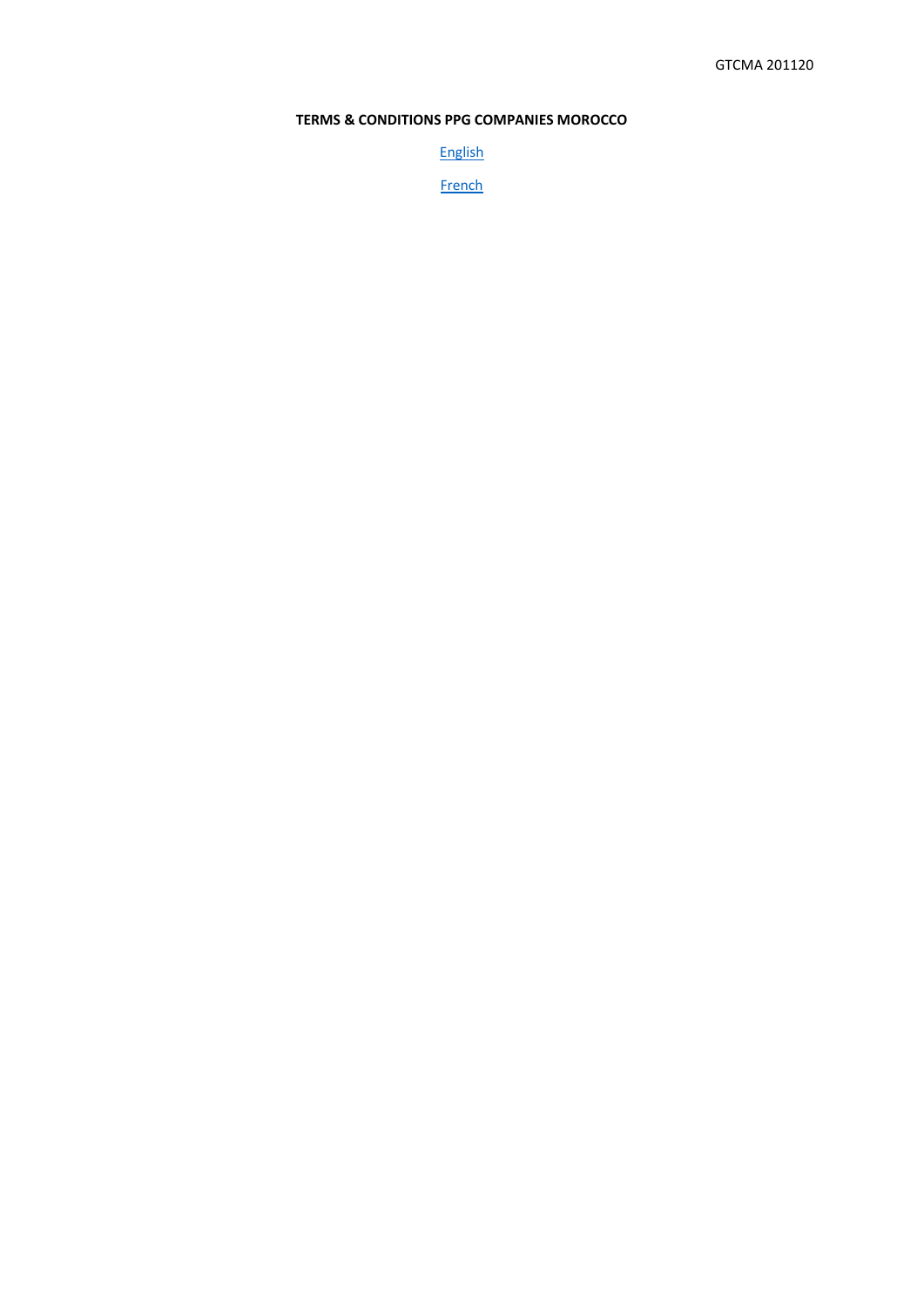# **GENERAL CONDITIONS OF PURCHASE**

# <span id="page-1-0"></span>**1 Scope**

a) These general conditions of purchase ("General Conditions") constitute the only agreement applicable to our activities, to the express exclusion of the general conditions of sale of the Supplier and of any other document emanating from him and relating to our order. Only a written provision signed by our Company could modify these general conditions of purchase. Subject to the above, our general purchasing conditions apply to all purchases by our Company (hereinafter collectively referred to as the "Supplies").

b) If our Company has signed a written contract with the Supplier for the purchase of Supplies, the provisions of this contract prevail over those of the General Conditions.

- **2 Order**
- 2.1 Purchase Order

All purchases made by our Company are subject to a purchase order issued by our Company.

# 2.2 Acknowledgement of Receipt

The Supplier must, within eight calendar days from the date of our order, acknowledge its receipt by returning by post a duplicate thereof duly signed by our Company. In the absence of this acknowledgement of receipt, the start of execution of the order will be considered, ispo facto, as an implicit agreement under the conditions thereof.

### **3 Compliance**

3.1 Compliance with the Plans, Specifications and Tender Specifications Without prejudice to the provisions of Article 3.2, the Supplies must comply with the plans, specifications, specifications and, for unspecified characteristics, with the initial samples which have been accepted. Any technical modifications, even minor, must be the subject of an order addendum issued by our Company.

### 3.2 Compliance with Laws and Regulations

The Supplies delivered must meet the requirements of the laws, regulations and standards in force in Morocco, in particular in terms of health and safety and environmental protection. The Supplier guarantees our Company against any action resulting from failure to observe these provisions and undertakes to bear all financial and other consequences...

### **4 Industrial Property Rights**

The Supplier guarantees that it owns all the intellectual property rights necessary to achieve the object of the order, or that it has the enjoyment of them by virtue of a licence, including the right to sub-license. If any action is taken by third parties for the purpose of prohibiting, limiting or modifying the marketing or sale of the Supplies, the Supplier will be solely responsible for all the damaging consequences resulting from this action. In particular, it will have to compensate<br>our Company for all the damage caused to it by the total customers, as a result of not having been able to fulfil its commitments.

### **5 Delivery Time**

Delivery time is an element which is inseparable from the other terms of the order. It is indicated on our Company's order form. It is the Supplier's responsibility to take all measures to comply with it, both with regard to the Supplies and all the technical, administrative and shipping documents provided. The Supplier<br>shall refrain from delivering the Supplies before the scheduled d relating to this early delivery. In the event of late delivery, our Company reserves the right to apply penalties per day early or late, the amount of which is either equal to that which our Company incurred as a result of the Supplier's failure, or equal to one and a half times the legal interest rate (unless otherwise agreed<br>by the parties, the highest amount will be used); these pena Supplies from another supplier. Any additional cost generated by this new order will be borne by the defaulting supplier.

# **6 Prices, Billing and Payment Terms**

6.1 Unless otherwise stipulated in the order, prices are firm and non-revisable, calculated with all taxes, and are understood to be "delivered duty paid<br>(DDP) in our stores" (according to the latest published version of I taxes and duties until the arrival and unloading of the Supplies on our premises, as well as insurance and risks until final acceptance in accordance with the provisions of the General Conditions.

6.2 Each order will be the subject of a separate invoice. The invoice must include all the information appearing on the order, thereby allowing the Supplies to be identified and checked. The invoice must be sent to the invoicing address appearing on the front of the order in duplicate (triplicate for tasks and materials) no later than the day of delivery.

6.3 Unless otherwise agreed in writing by our Company, all our purchases are payable 45 days after the end of the month in which the invoice was issued in accordance with the applicable legislation.

6.4 Our Company expressly reserves the possibility of automatically withholding, when paying the Supplier's invoices, the sums for which the latter may be liable, for whatever reason.

# **7 Packaging and Shipping Documents**

### 7.1 Packaging and Shipping

Nature: All deliveries must be made using the packaging and labelling specified in our purchase specifications or our order and, in the absence of any other indication, in accordance with the norms and standards in force in Morocco.

Notices: If necessary, each packaging unit must include on the outside, in a legible manner and at least in Arabic, the information required by the regulations in force in Morocco, as well as the indications relating to the special conditions of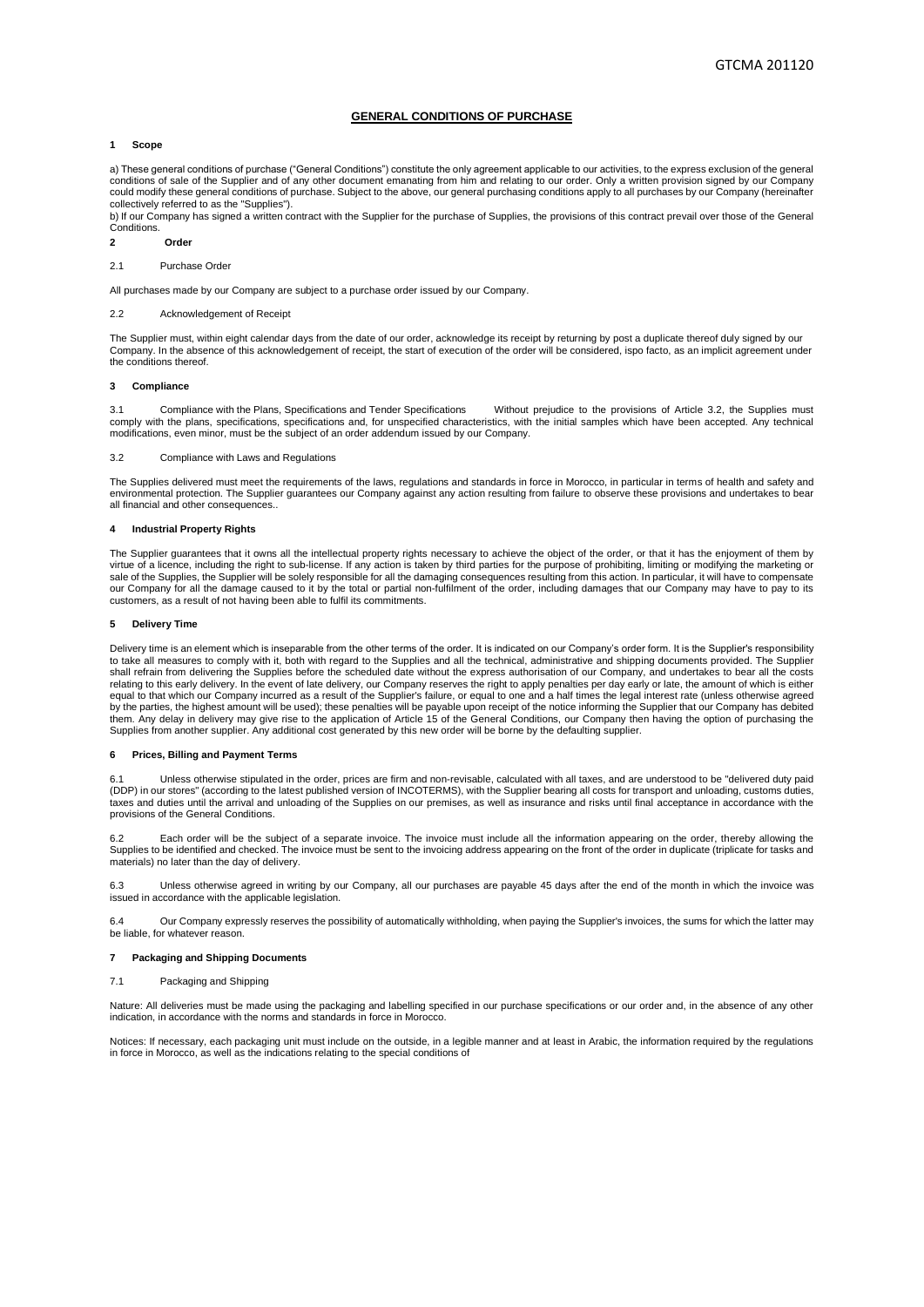storage. Each packaging unit will also bear notices indicating our order number, the description of the Supplies, their batch number, the quantity delivered, or the gross or net weight.

### 7.2 Shipping Documents

The Supplier is required to attach a detailed delivery slip to the shipment, indicating the packing and the nature of the packaging, as well as the information appearing on the order and allowing the Supplies and their quantitative control to be identified.

### **8 Reception of Goods**

Unless otherwise specified on the order form, reception of goods is always carried out on the premises of our Company, on working days, during our opening hours. No Supplies will be accepted outside of this time. Our Company reserves the right to carry out any control of the Supplies before their delivery to the<br>Supplier's premises, as well as to our own premises after their Our Company reserves the right to refuse the Supplies in the following cases, by simple letter or fax:

- non-conformity of the Supplies, in particular with regard to the provisions of the order;
- non-compliance with delivery dates and times:
- incomplete or excess delivery.

The Supplier must take back the refused Supplies at its own expense and risk within eight days of the notification of the refusal of delivery. Our Company reserves the right to invoice the Supplier for the storage costs relating to these refused Supplies. In the event of a non-compliant delivery, our Company will have the right to terminate the order in accordance with Article 15 of the General Conditions and may then proceed to purchase the Supplies from another supplier. Any additional cost generated by this new order will be borne by the defaulting supplier.

### **9 Risks**

Whatever the terms of transport, the transfer of risk on the Supplies delivered takes place upon receipt as referred to in Article 8 above.

### **10 Transfer of Ownership**

The transfer of ownership to our Company occurs automatically after receipt of the Supplies, with the exception of non-compliant Supplies. Our Company refuses any retention of title clause having, directly or indirectly, the object of making the transfer of ownership of the Supplies subject to payment of all or part of the price.

### **11 Guarantee and Insurance**

### 11.1 Guarantee

The Supplies are guaranteed against any defect or non-compliance with contractual commitments or with applicable legal and regulatory provisions. The Supplier will be held responsible for all the direct or indirect consequences of said defaults, defects or non-compliance, any clause aimed at reducing its guarantee being deemed unwritten.

### 11.2 Insurance

The Supplier will purchase and maintain insurance with a reputable and solvent insurance company, covering any loss or damage of any kind caused to the Supplier's employees, our Company, our employees or our property or any third party, by the fault of the Supplier or that of its subcontractors in the performance<br>of their obligations or otherwise, for a minimum amount of for any other amount specified, if applicable, in the order form issued by our Company, the Supplier being required to provide proof of this insurance policy upon the express request of our Company.

# **12 Subcontracting**

Orders cannot be placed in whole or in part by a subcontractor of the Supplier without the prior written consent of our Company. In any event, the Supplier will remain solely responsible for the performance of the subcontractor vis-à-vis our Company.

#### **13 Assignment**

The order is neither assignable nor transmissible by the Supplier in whole or in part without the prior written consent of our Company.

# **14 Confidentiality**

All information provided by our Company during an order is confidential. The Supplier undertakes to keep this information confidential and to communicate it only to the members of its staff concerned and after having informed them of its confidential nature. The Supplier undertakes to use the documents or objects received exclusively for the fulfilment of the order and to return them to our Company at the latter's request. This confidentiality obligation remains applicable as long as the information has not entered the public domain and, in any event, for a period of 5 years from the disclosure of the confidential information.

#### **15 Termination**

In the event of non-performance by the Supplier of any of its obligations under the order, it may be terminated by our Company, as of right and without further<br>formality, 15 days after the formal notice by registered lette prejudice to penalties for delay and indemnities which could be requested from the Supplier in compensation for the damage suffered by our Company.

#### **16 Applicable Law and Attribution of Jurisdiction**

Moroccan law alone is applicable to the interpretation and execution of the General Conditions. Jurisdiction is attributed exclusively to the Commercial Court at the headquarters of our Company, notwithstanding the introduction of third parties or multiple respondents.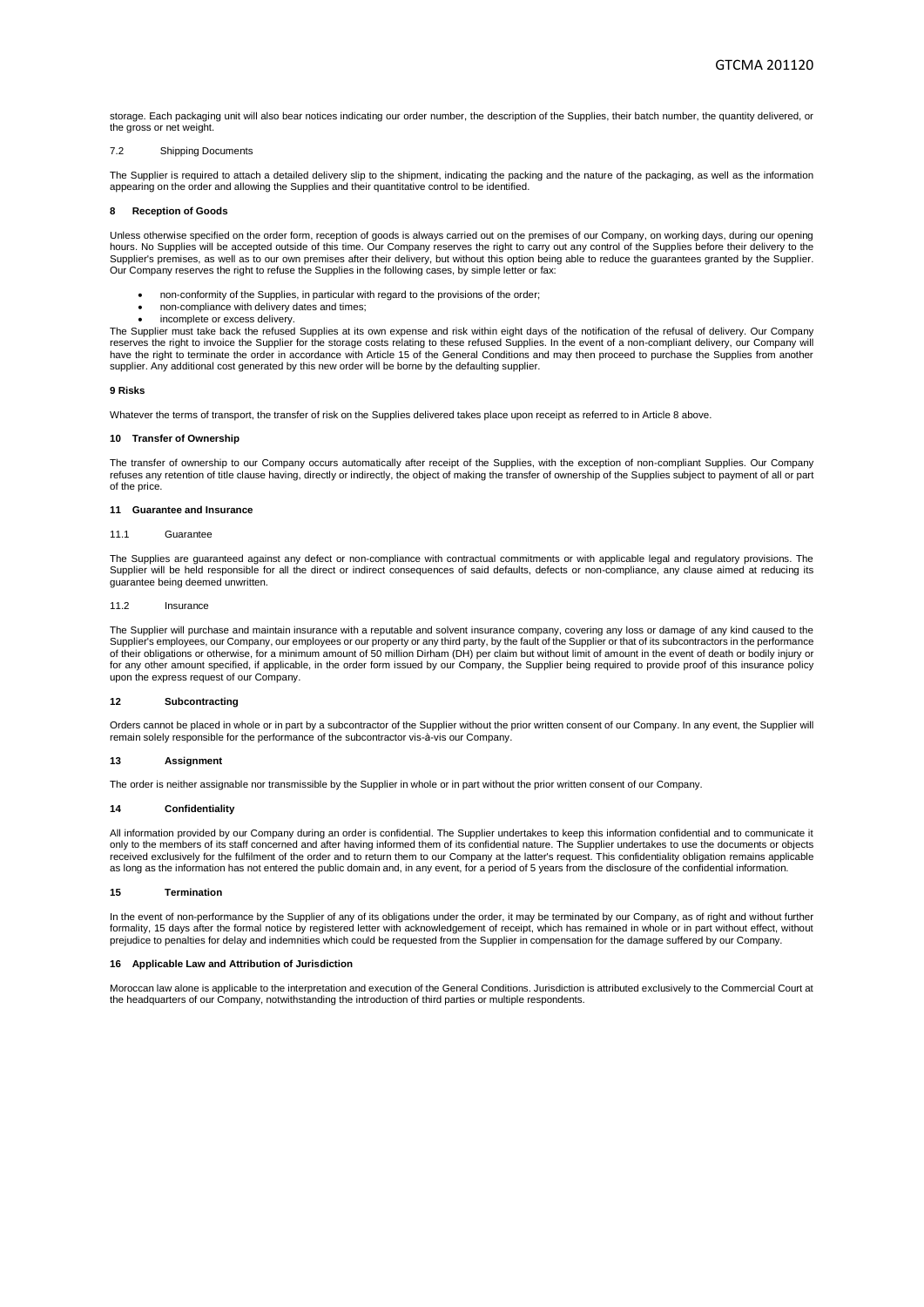# **CONDITIONS GENERALES D'ACHAT**

# <span id="page-3-0"></span>**1 Portée**

c) Les présentes conditions générales d'achat (« Conditions Générales ») constituent la seule convention applicable à nos activités, à l'exclusion expresse des conditions générales de vente du fournisseur et de tout autre document émanant de lui et se rapportant à notre commande. Seule une disposition écrite et signée par notre Société pourrait modifier les présentes conditions générales d'achat. Sous réserve de ce qui précède, nos conditions générales d'achat s'appliquent à tous achats de notre Société (ci-après collectivement désignés les "Fournitures").

d) Si notre société a signé un contrat écrit avec le fournisseur pour l'achat de Fournitures, les dispositions de ce contrat prévalent sur celles des Conditions Générales.

# **2 C o m m a n d e**

2.1 Bon de Commande

Tous les achats effectués par notre Société font obligatoirement l'objet d'un bon

de commande émis par notre Société.

### 2.2 Accusé de Réception

Le fournisseur doit impérativement, dans un délai de huit jours calendaires à compter de la date de notre commande, accuser réception de notre commande en retournant par courrier un double de celle-ci dûment signé par notre Société. En l'absence de cet accusé de réception, le début d'exécution de la commande sera considéré, ispo facto, comme un accord implicite aux conditions de celle-ci.

#### **3 Conformité**

3.1 Conformité aux Plans, Spécifications et Cahiers des Charges Sans préjudice des dispositions de l'article 3.2, les Fournitures doivent être conformes aux plans, spécifications, cahiers des charges et, pour les caractéristiques non précisées, aux échantillons initiaux qui ont été acceptés. Toute modification technique, même mineure, doit faire l'objet d'un avenant de commande émis par notre Société.

### 3.2 Conformité aux Lois et Règlements

Les Fournitures livrées doivent répondre aux exigences des lois, règlements et normes en vigueur au Maroc, en particulier en matière d'hygiène, de sécurité et de protection de l'environnement. Le fournisseur garantit notre Société contre toute action résultant de l'inobservation de ces dispositions et s'engage à en supporter toutes conséquences financières et autres.

### **4 Droits de Propriété Industrielle**

Le fournisseur garantit qu'il possède tous les droits de propriété intellectuelle nécessaires à la réalisation de l'obiet de la commande, ou qu'il en a la jouissance du fait d'une licence incluant le droit de sous-licencier. Si une action est engagée par des tiers à l'effet de voir interdire, limiter ou modifier la commercialisation ou la vente des Fournitures, le fournisseur sera seul responsable de toutes les conséquences dommageables qui résulteraient de cette action. Il devra, notamment, réparation à notre Société de l'entier préjudice qui lui serait causé du fait de l'inexécution totale ou partielle de la commande, y compris les<br>dommages et intérêts que notre Société pourrait être amenée à régl

#### **5 Délai de Livraison**

Le délai de livraison est un élément inséparable des autres termes de la commande. Il est indiqué sur le bon de commande de notre Société. Il appartient au fournisseur de prendre toutes dispositions pour le respecter, aussi bien en ce qui concerne les Fournitures que tous les documents techniques, administratifs et d'expédition prévus. Le fournisseur s'interdit de livrer les Fournitures avant la date prévue sans l'autori sation expresse de notre Société et s'engage à supporter tous les coûts afférents à cette livraison anticipée. En cas de livraison hors délai, notre Société se réserve le droit d'appliquer des pénalités par jour d'avance ou de retard, dont le montant est soit égal à celui que notre Société subit du fait de la déf aillance du fournisseur, soit égal à une fois et demi le taux d'intérêt légal (sauf accord contraire des parties, sera retenu le montant le plus élevé) ; c es pénalités seront payables à réception de l'avis informant le fournisseur que notre Société les a portées à son débit. Tout retard de livraison pourra donner lieu de notre part à l'application de l'article 15 des Conditions Générales, notre Société ayant alors la faculté de procéder à l'achat des Fourni tures auprès d'un autre fournisseur. Tout surcoût engendré par cette nouvelle commande sera supporté par le fournisseur défaillant.

#### **6 Prix, Facturation et Conditions de Paiement**

Sauf stipulation contraire dans la commande, les prix sont fermes et non révisables, calculés toutes taxes et s'entendent "rendus droits acquittés (DDP) dans nos magasins" (dernière version publiée des INCOTERMS), le fournisseur prenant en charge tous les frais de transport et le déchargement, les<br>droits de douane, les impôts et taxes jusqu'à l'entrée et le déchargem réception définitive conformément aux dispositions des Conditions Générales.

6.2 Chaque commande fera l'objet d'une facture séparée. La facture devra rappeler toutes les indications figurant sur la commande et permettant<br>l'identification et le contrôle des Fournitures. La facture sera impérativemen exemplaire (triple exemplaire pour les travaux et matériels) au plus tard le jour de la livraison.

6.3 Sauf accord contraire et écrit de notre Société, tous nos achats sont payables à 45 jours après la fin du mois d'émission de la facturation conformément à la législation applicable.

6.4 Notre Société se réserve expressément la possibilité de retenir d'office, lors du règlement des factures du fournisseur, les sommes dont celui-ci pourrait être redevable, à quelque titre que ce soit.

# **7 Emballages et Documents d'expédition**

#### 7.1 Emballages et étiquetage

Nature: Toute livraison doit être faite avec l'emballage et l'étiquetage précisés dans nos spécifications d'achat ou notre commande et, en l'absence de toute autre indication, conformément aux normes et standards en vigueur au Maroc].

Mentions: Chaque unité d'emballage devra, s'il y a lieu, comporter à l'extérieur et de façon lisible, les mentions prescrites au moins en arabe par les réglementations en vigueur au Maroc, ainsi que les indications relatives à des conditions de